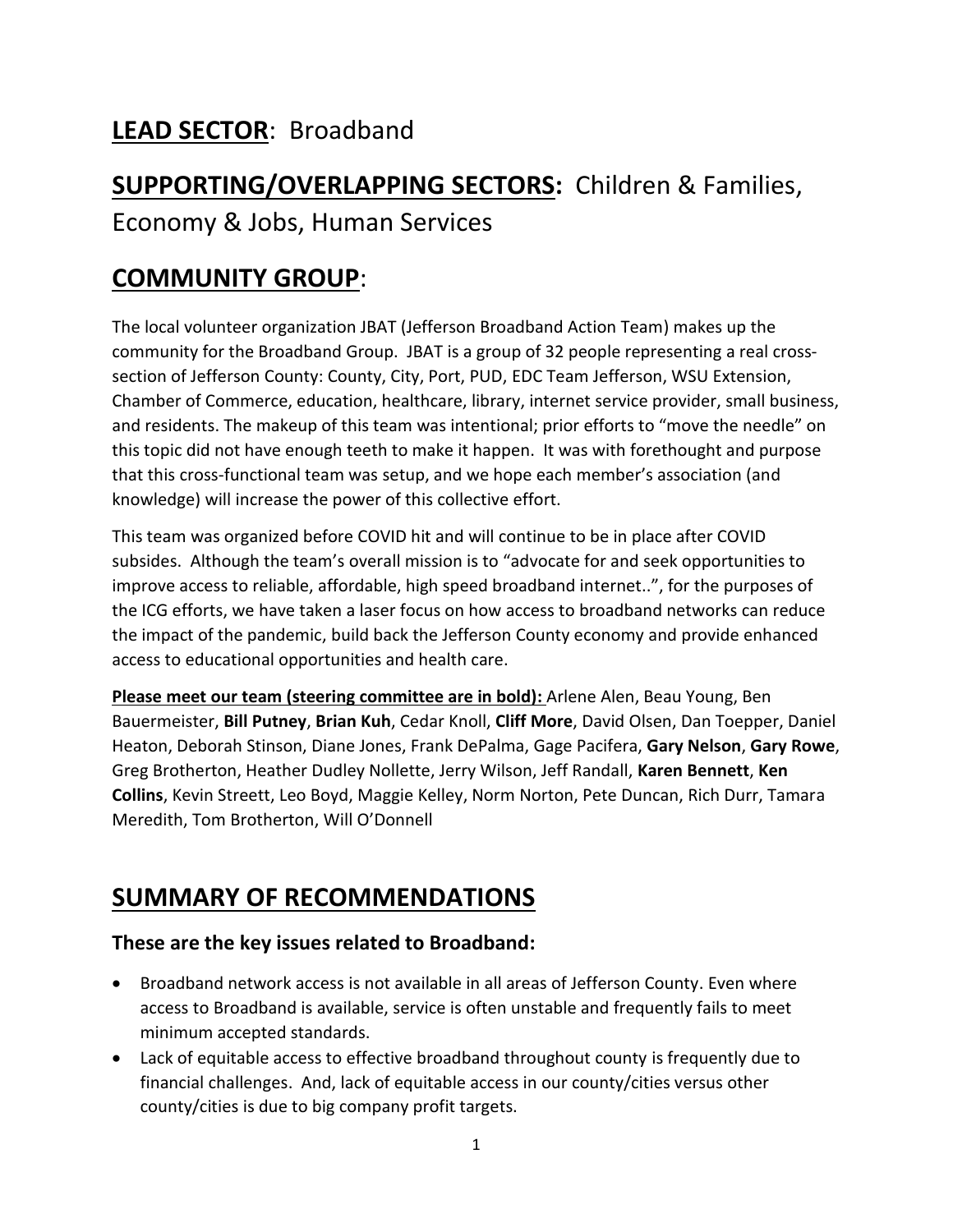- Lack of useful equipment in the home to receive broadband, even if service is available.
- Developing effective, affordable and reliable broadband service is not cheap, takes time, and is impacted by evolving technologies.
- Service providers focus on a business model for highest-density/highest-revenue communities and don't need or want to take on the more rural, more isolated, leastprofitable areas of Jefferson County.
- Federal and state support has, to-date, favored funding those same private companies (large internet service providers) who are reluctant to expand into the more difficult, less profitable areas. And prior federal support has gone to services like DSL or satellite that don't meet current standards and future needs.
- Definitions of broadband vary; current language of 25 megabits-per-second (Mbps) down and 3 Mbps up are inadequate, and are often much slower than advertised.
- A survey of residents and businesses conducted by Jefferson PUD in 2019 indicated that 45% of residential responders have either no internet or only have access to slow speeds and outdated infrastructure such as DSL. Only 59% of businesses surveyed indicated they had high speed broadband (Broadband Infrastructure Expansion Plan, Magellan Advisors, 2019)
- Many estimates say that at least 25% of rural Americans don't have access to broadband with speeds of at least 25 Mbps down and 3Mbps up (Information Technology & Innovation Foundation, July 13, 2020).
- 24% of rural adults say access to high-speed internet is a major problem in the local community (Pew Research Center, September 2018).
- There has not been a comprehensive (statistically meaningful) survey of Jefferson County but there is every reason to believe that it would be somewhat similar to those two quotes, but not necessarily higher.

### **Those known issues have been greatly exacerbated by COVID because:**

- Children are now having to attend school virtually; teachers having to teach school virtually, putting extreme pressure on the need for access to reliable, affordable broadband networks and the internet from home.
- Residents are working from home in numbers never seen and all signs suggest that even as COVID wanes, many workers will continue to work remotely.
- Most Jefferson County residents are experiencing some level of virtual health care.
- Local business has been hurt by COVID restrictions , inability to receive customers at full capacity, and are more reliant on on-line business, on-line ordering, on-line experiences. If the business, or the customer has no access to broadband, the business/economy is affected.
- Loss of, or reduction in employment due of the pandemic, makes broadband out of reach, financially, for families/workers.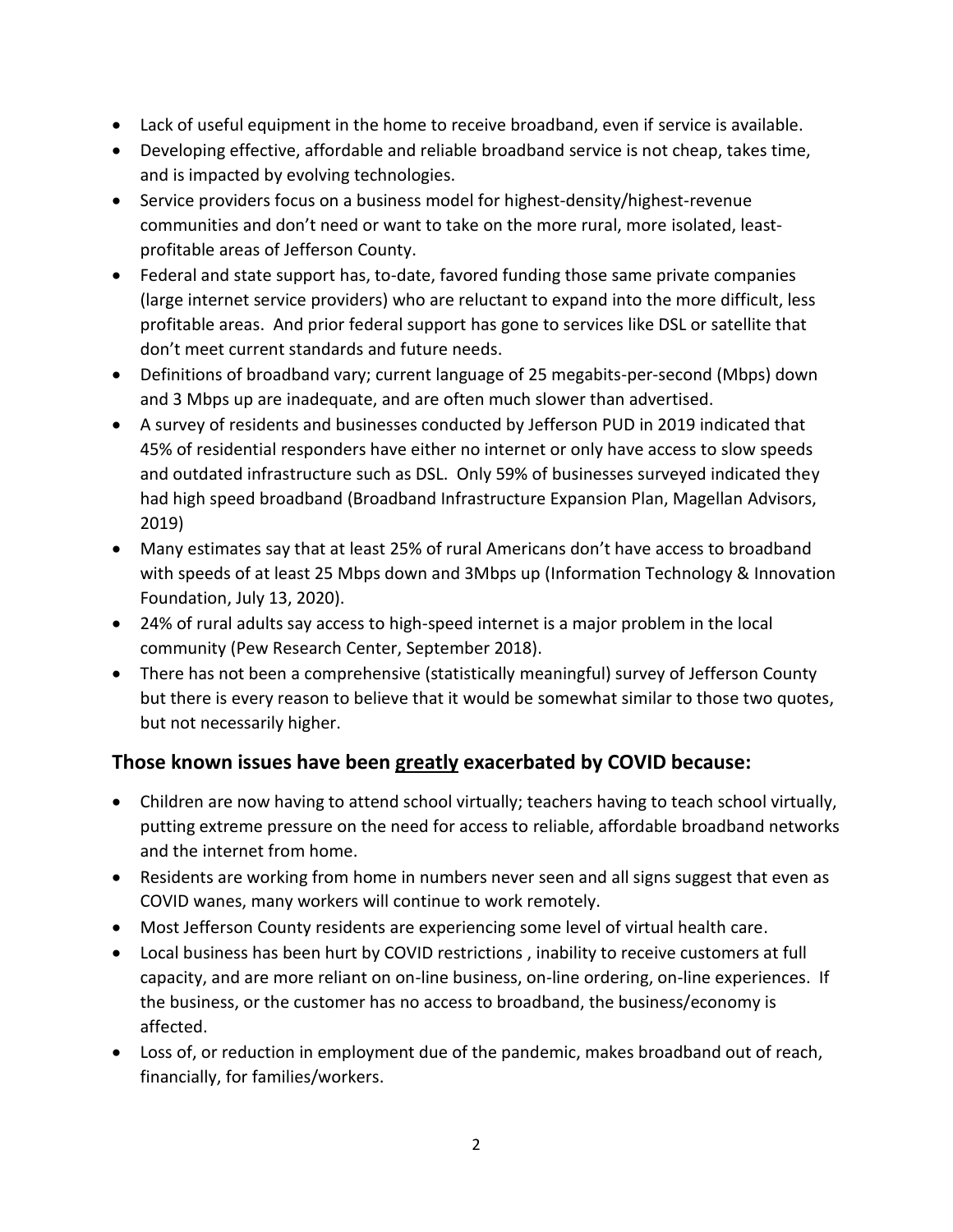- Per the Pew Research Center in April, "53% of Americans say the internet has been essential during the COVID-19 outbreak".
- From ITIF (Info Tech & Innovation Foundation) July 2020, "COVID-19 has exposed shortcomings that competitive networks do not adequately address. This should galvanize policymakers to address serious gaps in rural infrastructure, affordability for low-income users, and at-home access for students." In this same report, what was also expressed was that the urban networks fared well given the 20-40% uptick in home broadband use and not to change much in the urban areas in response to the pandemic.
- If we are unable to ensure that we have a system that provides widespread broadband services and lowers barrier so internet access which is so critical for our economic recovery and the mobility of our workers, Jefferson County's opportunities to grow our economy will be severely limited.

### **Overview of recommended actions**

While access to broadband networks is a big topic, and solutions require time and money, we are making some recommendations for the immediate reduction of the impact of the pandemic, widening the breadth of those immediate actions to include more of Jefferson County, and we are also making recommendations that will take a bit longer but must still be done to ease pandemic pain, and to be prepared for future, similar crises.

In brief, we are making recommendations in these four areas:

- 1. **Implement short-term, interim, solutions to reduce the immediate impact of COVID:** We are recommending:
	- a. funding the continuation of the work the Connected Students Initiatives has done to put computers, portable hot spots, and monthly internet access services into the hands of families with children on the free & reduced lunch program,
	- b. like item 1.a above, approving funds to connect the last 10-20 homes of children on the free and reduced-lunch program, which are in the most rural and hard-toreach areas.
	- c. that the circle of support, in the way of portable hot spots and internet services, is widened to include a broader low-income group of families/workers and make provisions to get them the access they need for work, school, and healthcare from home,
	- d. that funding be provided to extend the time limit for reduced-price monthly internet services that will expire in less than 12 months, and
	- e. continue the support for the PUD in placing WIFI hotspots throughout the County, in their immediate response to the pandemic.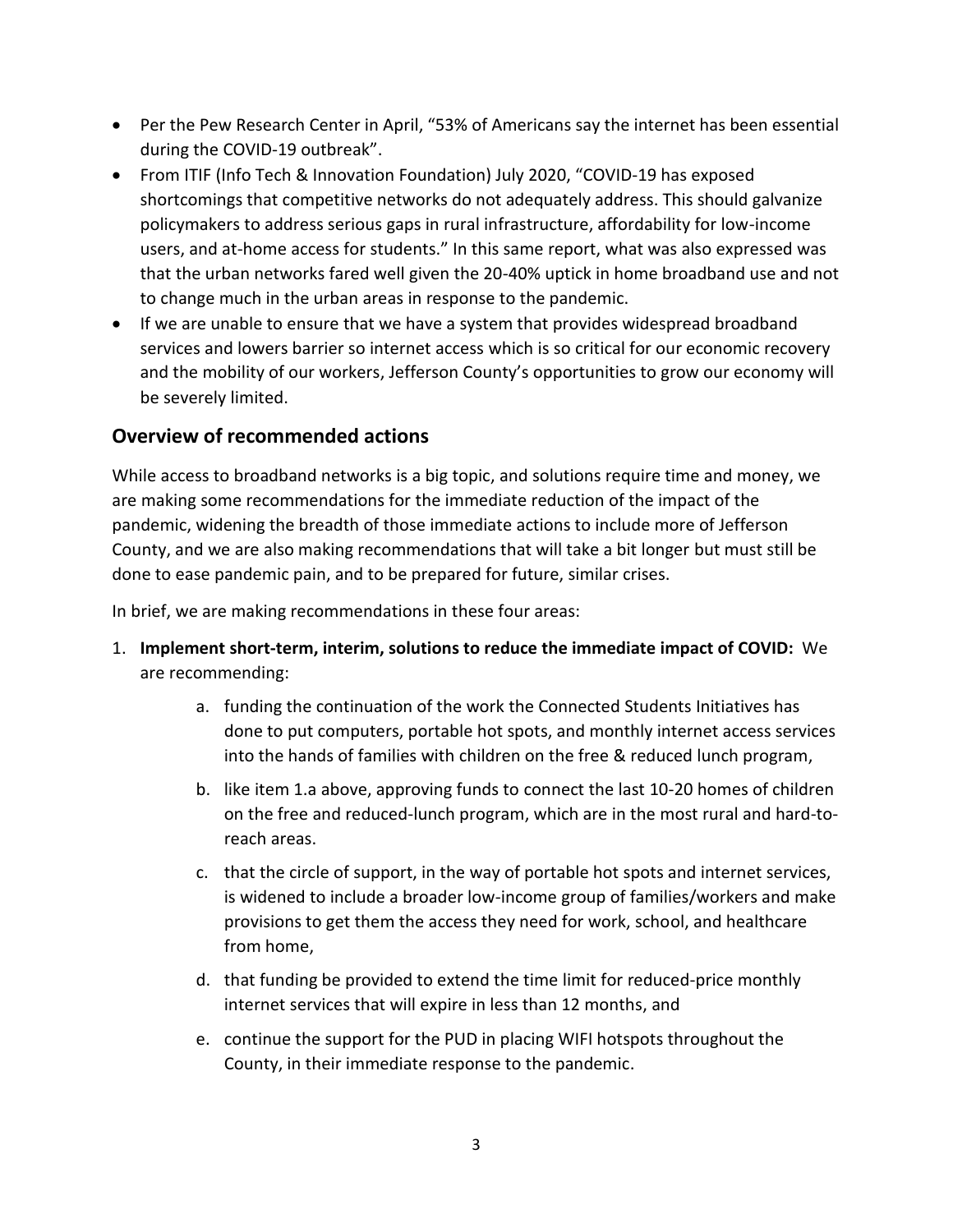- 2. **Bring immediate and lasting attention to reducing the impact of the pandemic:** Here, we are making two key recommendations:
	- a. to take cross-agency action and get a high response to the WA State Broadband Office speed survey to get Jefferson County the lasting and visible attention we need for state and federal support, while at the same time identifying un-and under-served areas, and
	- b. to increase the power/success behind the work to solve these broadband access problems by creating a new cross-agency (or interlocal) Broadband Council, only focused on this topic, for the immediate and longer term.

### 3. **Complete the plans for near- and long-term broadband expansion:** We recommend:

- a. Ensuring 2.a above is done so that the results inform all plans,
- b. that the Broadband Council (or ICG) collaborate with PUD in the completion of their broadband busines plan,
- c. that funding be made available for experienced engineers to estimate costs for building broadband access infrastructure for communities and/or entire county.,
- d. that the Broadband Council and PUD identify 1-2 targeted pilot communities (unand underserved, near fiber, feasible for immediate expansion, etc.) and make funds available to complete the engineering and business plans to make them "shovel-ready" (and grant-application-ready), and
- e. similar to 3.d above, that the Broadband Council works with various wireless providers (cellular, radio, and low-earth orbiting satellite) to target 1-2 pilot communities making funds available to complete the engineering and business plans to make them also shovel- and grant-ready.
- 4. **Implement broadband access expansion solutions:** Here we recommend acting in the nearterm to expand broadband network access to various communities, and to layout a longterm implementation plan to cover the rest of the County including:
	- a. using information from previous steps, ensure that 1-3 community broadband expansion projects are completed in the next year, that exercise all the various steps, technologies, and skills to inform all future expansions, and
	- b. Funding, and ensuring, the creation of a 5-year plan that completes (or substantially completes) the remainder of the County.

Within each of these areas of recommendations, we have also included the legislation necessary to enable a higher level of successful implementation.

# **PROBLEM/OPPORTUNITY STATEMENTS:**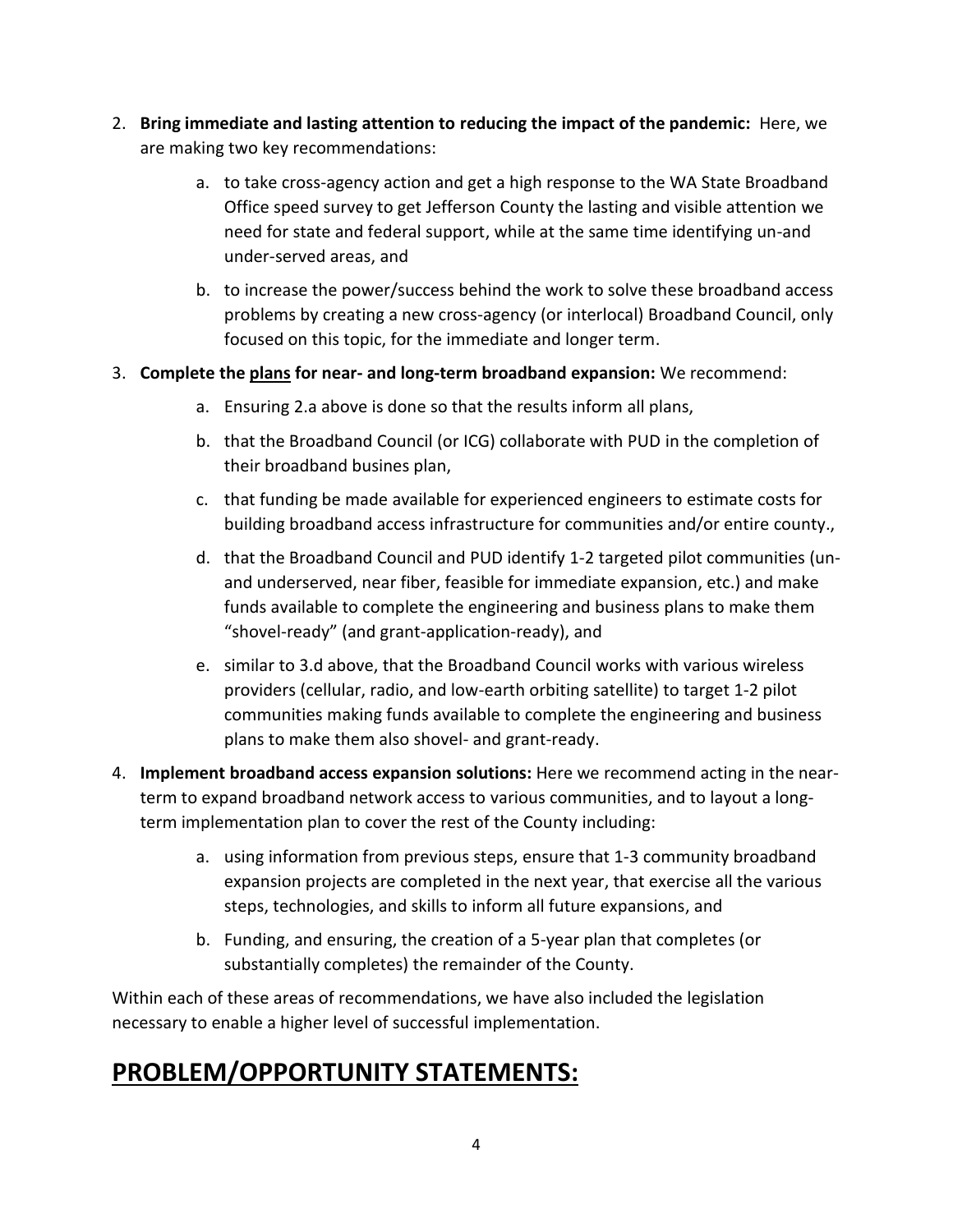## 1. **Problem/Opportunity 1**: **Implement short-term, interim, solutions to reduce immediate negative impact of the COVID pandemic**

Support immediate-need solutions to enable broadband access to students, parents, and workers who, because of the pandemic, are being educated, working, or receiving healthcare attention from home. Emphasize solutions for un- and under-served, lowincome and technologically challenged households.

a. **Background**: Due to guidelines from shelter-in-place, to virtual-schooling, to temporarily closed business offices, our children, parents, and workers have had to find ways to continue their education and work from home (or alternate locations). We have also all probably experienced engaging in virtual medical care. Having one or more people in a household who need to use the internet for streaming purposes (participating in class, working via Zoom, speaking to health professionals in a live environment, etc.) has underscored the either complete lack of broadband availability in some parts of the county or the substandard capabilities of some existing broadband services.

#### **b. Recommended Actions**

i. Objectives/Desired Outcomes: Immediately put services/hardware in the hands of families/workers, focusing on those in hard-to-serve areas, and in those whose low income prevents them from affording services. This may include solutions that are less than state goals but meet the immediate need. The goal is to immediately reduce the COVID-19 impact of needing to use broadband from home or an alternate location where either broadband does not exist, or the equipment/services to "fire up" access are not available.

The desired outcomes are 1) broadband services/equipment are provided to all low-income families/workers to connect to existing broadband networks and 2) where broadband networks themselves are not available creative solutions are found to make broadband available.

- ii. Leading/Supporting Roles: Connected Students Initiative, PUD, ISP, and other non-profits take the lead with local government agencies, state and federal policy makers and funders, and stakeholders in supporting roles.
- iii. Proposed Action Steps:
	- 1. Enable the 113 households with students on the "free and reduced lunch program" to have access to broadband and on-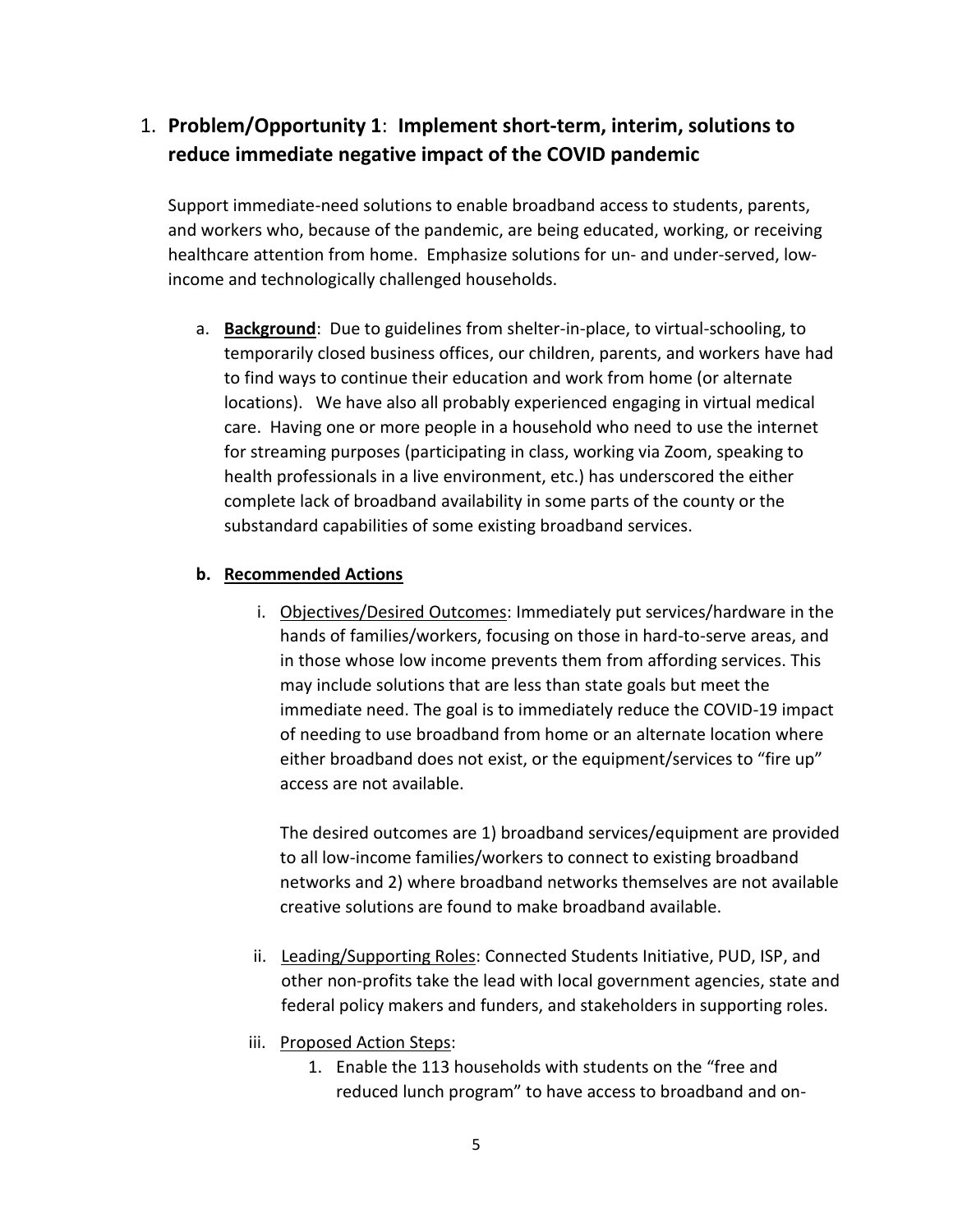going internet services so that those students are able to attend school virtually. Approve funding to reimburse Connected Students Initiative for expenses related to the purchase of homelocated "hot spots" (or other) equipment and one year of internet service fees.

- a. Approve funds for the initial 55 households requested in the September  $4<sup>th</sup>$  proposal [by 11/1/20]
	- i. [Previously approved] \$80,563 requested, \$18,918 previously approved by ICC/ICG
	- ii. September/October monthly service: approximately \$3,300
	- iii. Remaining 8 months of monthly service: \$13,200
- b. Approve funds to reimburse Connected Students Initiatives for their work since the September  $4<sup>th</sup>$  proposal, for an additional 58 households [11/1/20]:
	- i. Equipment: \$5,800
	- ii. September/October monthly service: \$3,480
	- iii. Remaining 10 months of service: \$17,400
- c. Consider a placeholder for any new additions to the free and reduced lunch group as the effect of the pandemic continues to force new families into this group estimated at \$1,000-\$2,500 in equipment and \$3,600-\$9,000 in services (by December 31, 2020).
- 2. Approve funds for Connected Students Initiative and Internet Service Providers (i.e. North Olympic Peninsula Data Centers, StarLink, cellular providers) to implement broadband solutions, and provide the service/hardware for the last 10-20 most rural, hard-to-reach homes for households with students in the "free or reduced lunch" group [by 11/1/20].
	- a. ISP equipment: very rough guess of \$12,000
	- b. Household equipment: \$2,000
	- c. 12 months of service: \$7,200
- 3. Cross-reference the "free and reduced lunch" group from Connected Students Initiative with the low-income list from PUD to target and implement temporary broadband services and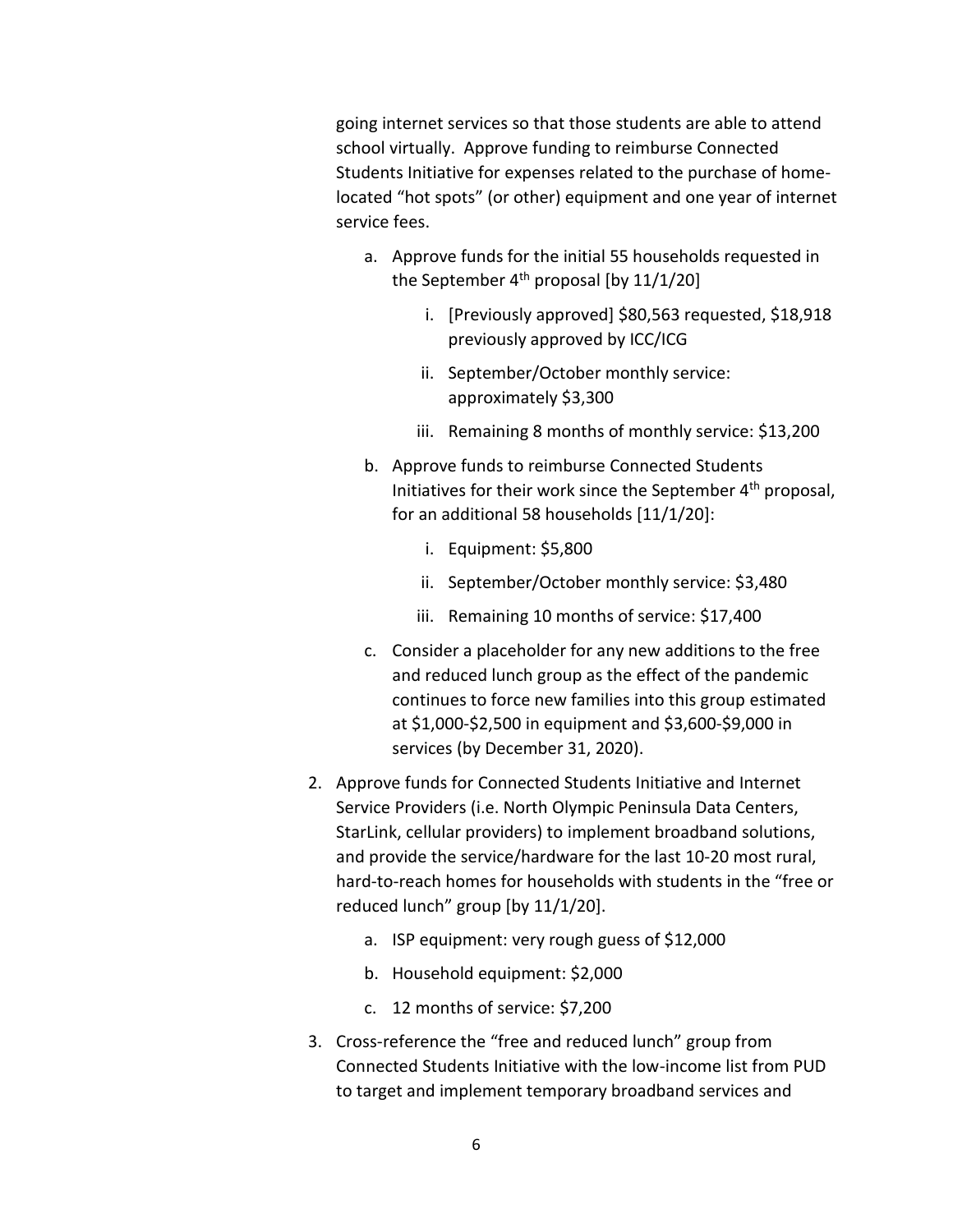provide hardware to other low-income households, which could potentially be 610 households, using PUD counts. [by 12/31/20]:

- a. Household equipment: rough estimate \$61,000
- b. 12 months of service: rough estimate \$219,600
- c. ISP extension of internet into hard-to-reach areas: unknown at this time
- 4. Set a deadline to discuss and prepare for funding the extension of the services that Connected Students Initiative has put in place, that start to expire in less than 12 months, beginning May, 2021 [meet in early March, 2021, fund by mid-April, 2021].

Rough example: when all of the 113 households reduced price service expires, there costs will jump from nothing (because the average \$30 reduced-price monthly service is currently paid for them) to approximately \$80/month, if we assume no new negotiated price nor paid-by-others solution is found. At a minimum, any households whose prepaid service ends before the school year is out will need assistance to get them through the end of the school year

Having said that, there really is not an end to the need for a student to have access to the internet, to support their education needs/requirements, even after they go back to the classroom.

- 5. Continue the efforts to place WIFI antennas, where needed, in Jefferson County for drive-up access to the internet [timeframe tbd].
	- a. [Previously approved] Equipment, cabling, labor for the first 13 WIFI hotspots: \$190,000 previously approved by ICC/ICG in September 4<sup>th</sup> proposal
	- b. Equipment, cabling, labor for additional WIFI locations [this estimate is unknown at the time of this report]

#### **c. Legislation Needed**

i. Real and sustainable support is needed for low-income households to enable them to receive broadband service and equipment that they are not otherwise able to afford. Local grants, CARES funding, and charity are being used now to fund temporary solutions that will expire within 12 months. **Create and fund permanent solutions for low-income households to access broadband internet services, including ideas like**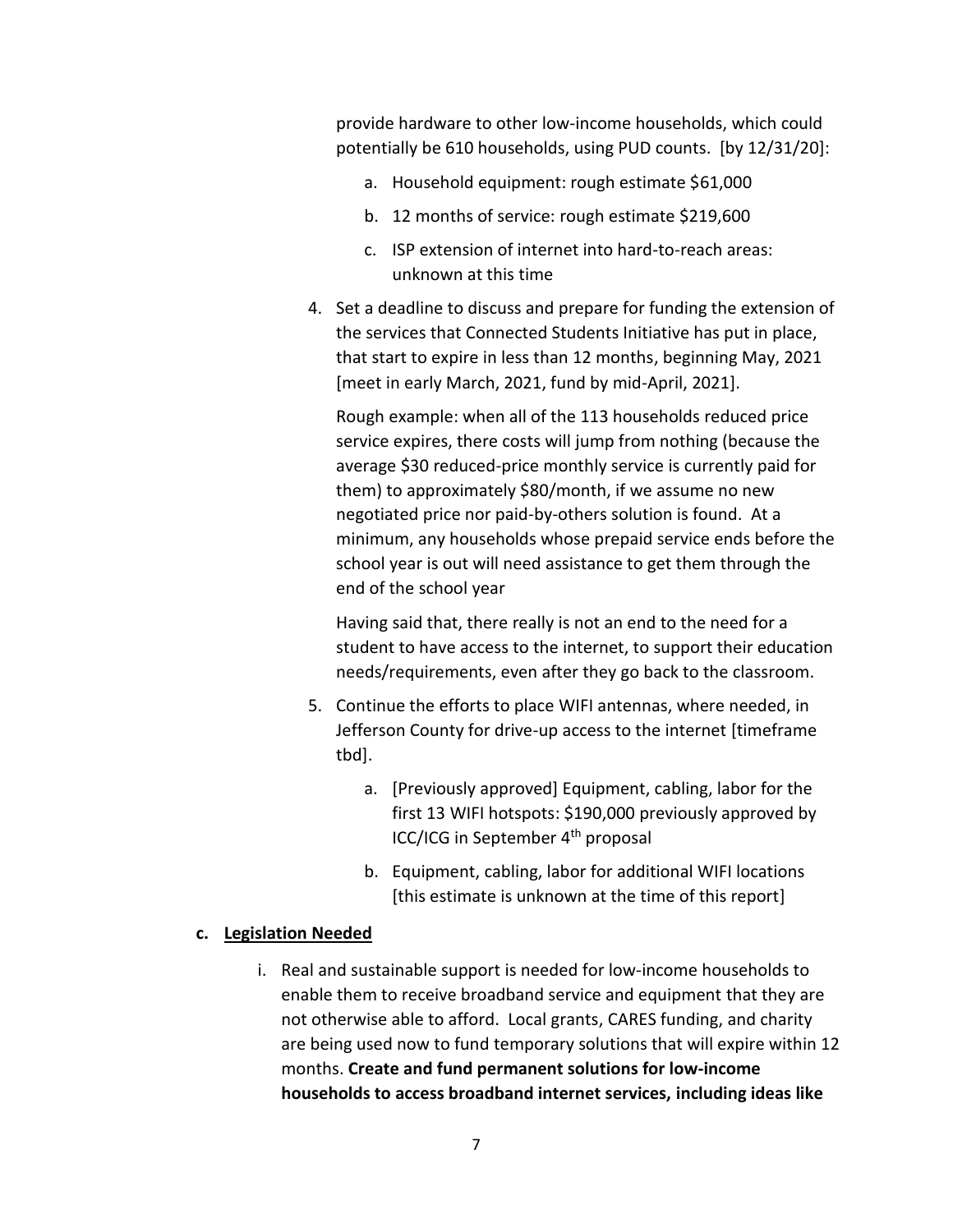**vouchers (state of Alabama), negotiating fixed low-income pricing with service providers, etc.** 

- ii. Once the pandemic "grace period" ends, ISPs that have reduced their monthly service fees for low income, will reinstitute pre-COVID rates which will be unaffordable for low income residents. Use the power of state and federal agencies/funding **to negotiate more permanent lowincome rates with service providers**.
- iii. State Broadband Office (and Jefferson County) must have an **educational outreach** arm that is available to help residents learn how to get and use broadband services and equipment. Provide support for **digital equity and inclusion legislation** that provides funding for training and skillbuilding, access to hardware and software, internet connectivity, digital media literacy, assistance in the adoption of information and communication technologies in low-income and underserved areas and populations, and development of locally relevant content and delivery of vital services and technology. [\(HB 2414,](http://lawfilesext.leg.wa.gov/biennium/2019-20/Pdf/Bills/House%20Bills/2414-S.pdf?q=20201016071144) 2020)

## **2. Problem/Opportunity 2: Bring immediate and lasting attention to reducing the impact**

Actually making broadband available (especially during crises like this pandemic) to the un- and under-served, and close the equity divide so that low-income households and rural communities are not left out, will require the power and attention of a group not unlike the ICG. Jefferson County needs a longer-term intergovernmental (or interlocal) entity focused on this topic.

**Background**: Attention to the necessity of broadband for families, students, businesses/workers, healthcare, and the economy has exploded due to COVID-19. Efforts like this ICG/ICC is undertaking, have the potential to actually move the needle to bring about solutions. Prior to the pandemic, groups that did not have the full power/influence of elected officials, community leaders, lobbyists, etc., limped along making small progress. This pandemic is not over and the attention cannot wane. And, when it is over, the work will not be done. A strong organization who can build local and legislative partnerships, assess needs, understanding funding sources, set goals, assign responsibilities, hold people accountable is needed to ensure success in expanding broadband in Jefferson County.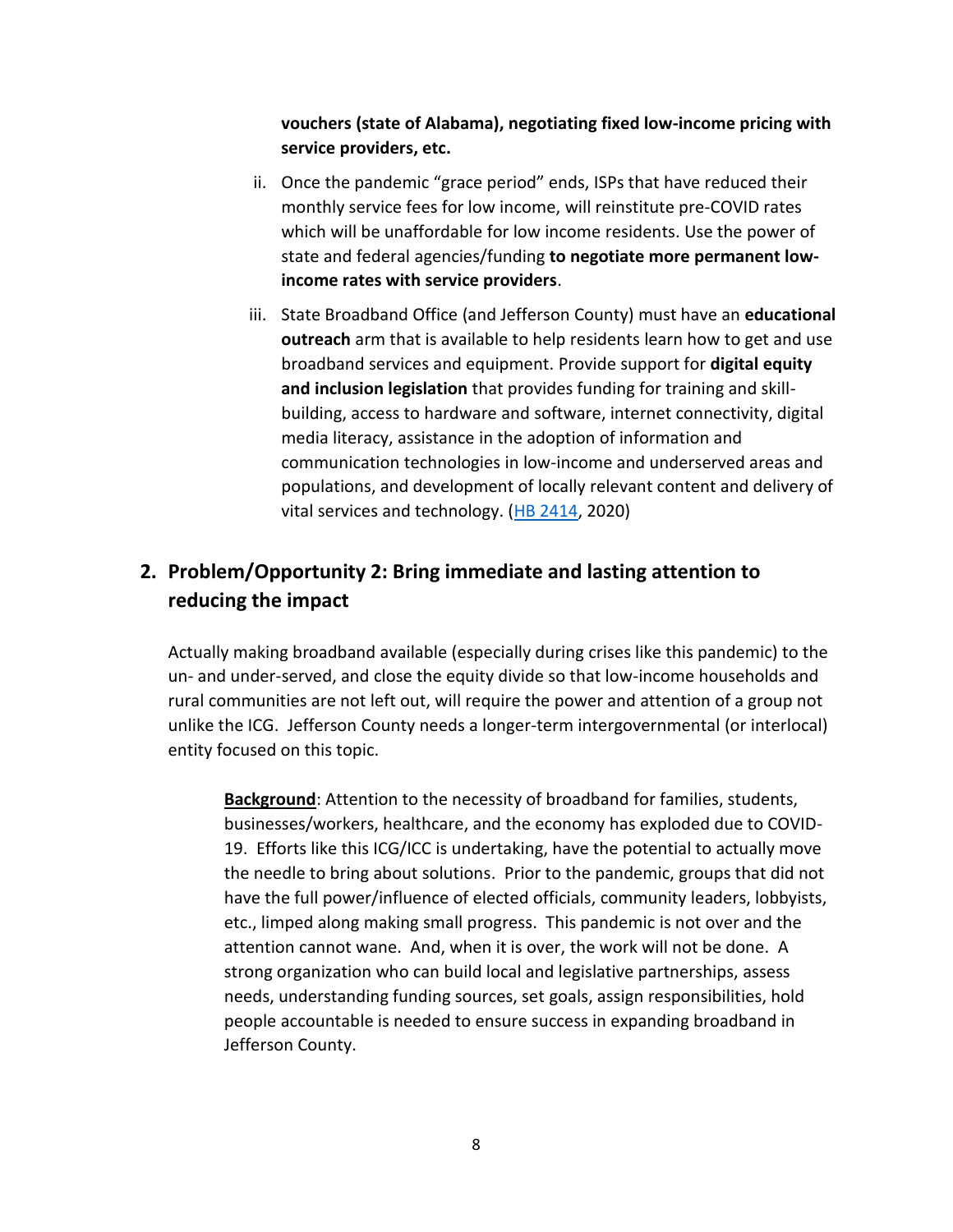There is work being done at the state level to improve broadband access. One way the state is judging where help is needed is via their survey response map on which Jefferson County has a low response rate. Getting "on the map" should be simple and is probably essential in moving forward. Some immediate state/federal relief may depend on it. Jefferson County needs to be on that map.

#### **a. Recommended Actions**

- i. Objectives/Desired Outcomes: The best outcome is that Jefferson County has the attention of federal, state, and local agencies for both funding and inclusion in large-scale broadband solution negotiations, as well as in developing appropriate and reachable standards/equity. And, that a new intergovernmental Broadband Council be created and tasked with supporting successful outcomes.
- ii. Leading/Supporting Roles: Jefferson County, City of Port Townsend, Jefferson PUD, Port of Port Townsend, EDC Team Jefferson and JBAT to take the lead with support from federal policy makers and funders, broadband service providers, local businesses, and citizens

#### iii. Proposed Action Steps

- 1. Immediately engage county residents and businesses to participate in the WA State Broadband Office survey of broadband access, so that the state's attention to Jefferson County is raised as a recipient of short- and long-term funding, solutions, and policies. The survey mechanism is already in place; the cost associated with the effort to get households to respond (akin to a "get out the vote" effort) is modest and should be absorbed by the City of Port Townsend, Jefferson County, the Port of Port Townsend and Jefferson PUD in activities already underway [starting now, and through December 31, 2020).
- 2. Create an interlocal broadband council to stay in place for at least three years at a minimum to do the following (council to be setup as soon as feasible]:
	- a. Identify roles, responsibilities and limitations of local governments and organizations and create interlocal agreements to enable a collaborative effort to fund and build out broadband access.
	- b. Provide support/resources for planning and implementation of the council, including support for grantwriting, mapping, and related tasks.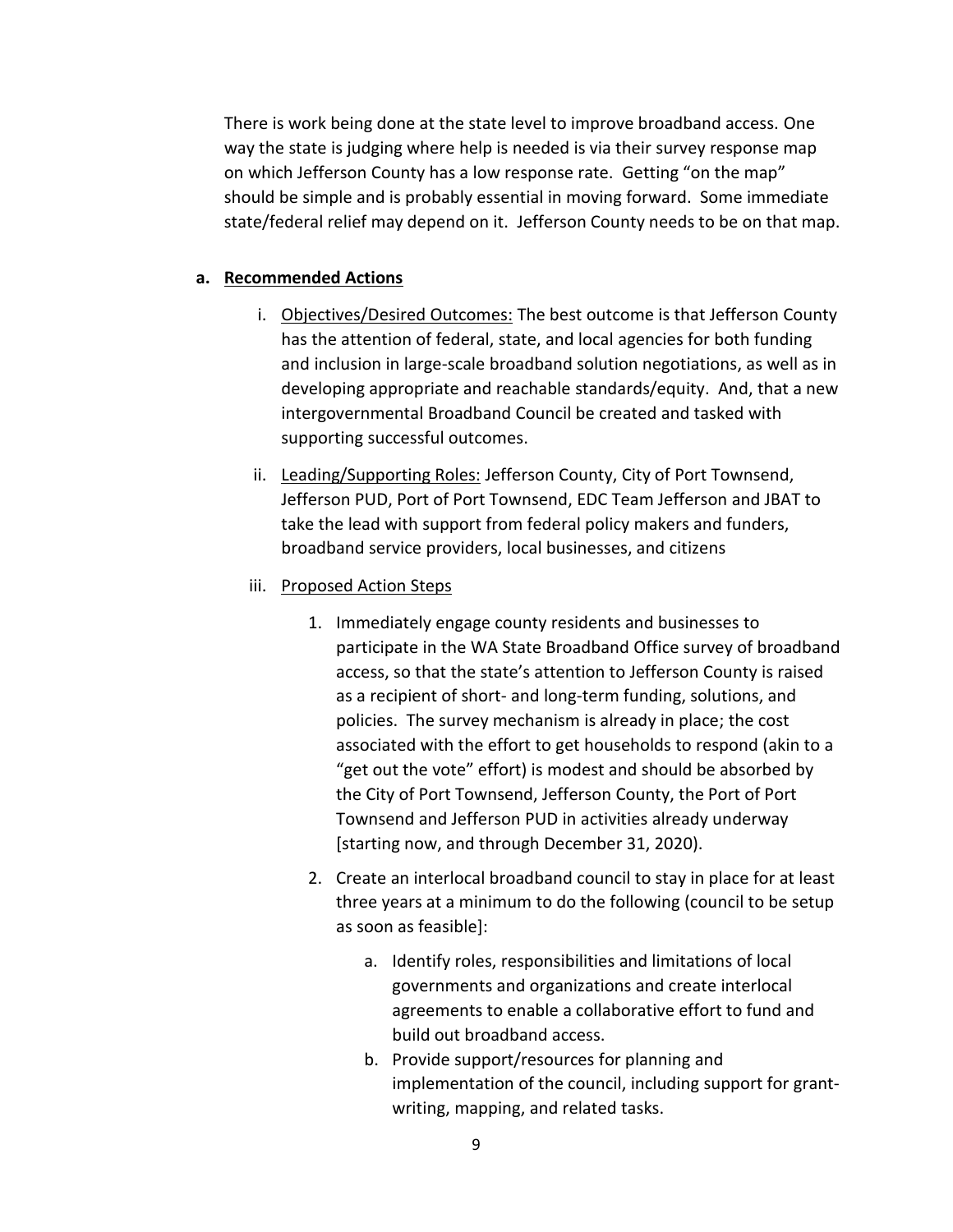- c. Develop and/or expand regional, state, and federal partnerships.
- d. Develop service provider partnerships and incentives.
- e. Establish timelines, goals, and mechanisms to evaluate progress.
- f. Ensure that broadband actions & services meet local, state, and federal goals for broadband services and digital equity
- g. Develop the legislative agenda that supports broadband expansion.

### **b. Legislation Needed**

i. Adopt an **interlocal agreement to implement a local government Broadband Council that identifies** the team members, establishes roles and responsibilities, goals, timeframes, and funding commitments.

## **3. Problem/Opportunity 3: Complete plans for near- and long-term broadband expansion**

Plan, and take the steps to be ready for medium and long-term solutions for Jefferson County.

a. **Background:** For the last few years, each time a broadband expansion grant has been available, Jefferson County has not been in a position to apply for the grant. We don't have complete survey information, it is not explicitly clear where our un- and under-served areas are, we don't have the relationships with ISPs to collaborate on the grant request, and we don't have accurate estimates of costs and revenue potential.

Even in the timeframe during this pandemic, we could have acted on expanding broadband in some communities had we had the information and the relationships to move faster.

### **b. Recommended Actions**

i. Objectives/Desired Outcomes: The actions below should result in our being ready to find funding and start building out expanded broadband access networks in Jefferson County. These actions should also enable us to start small expansion projects in the near term.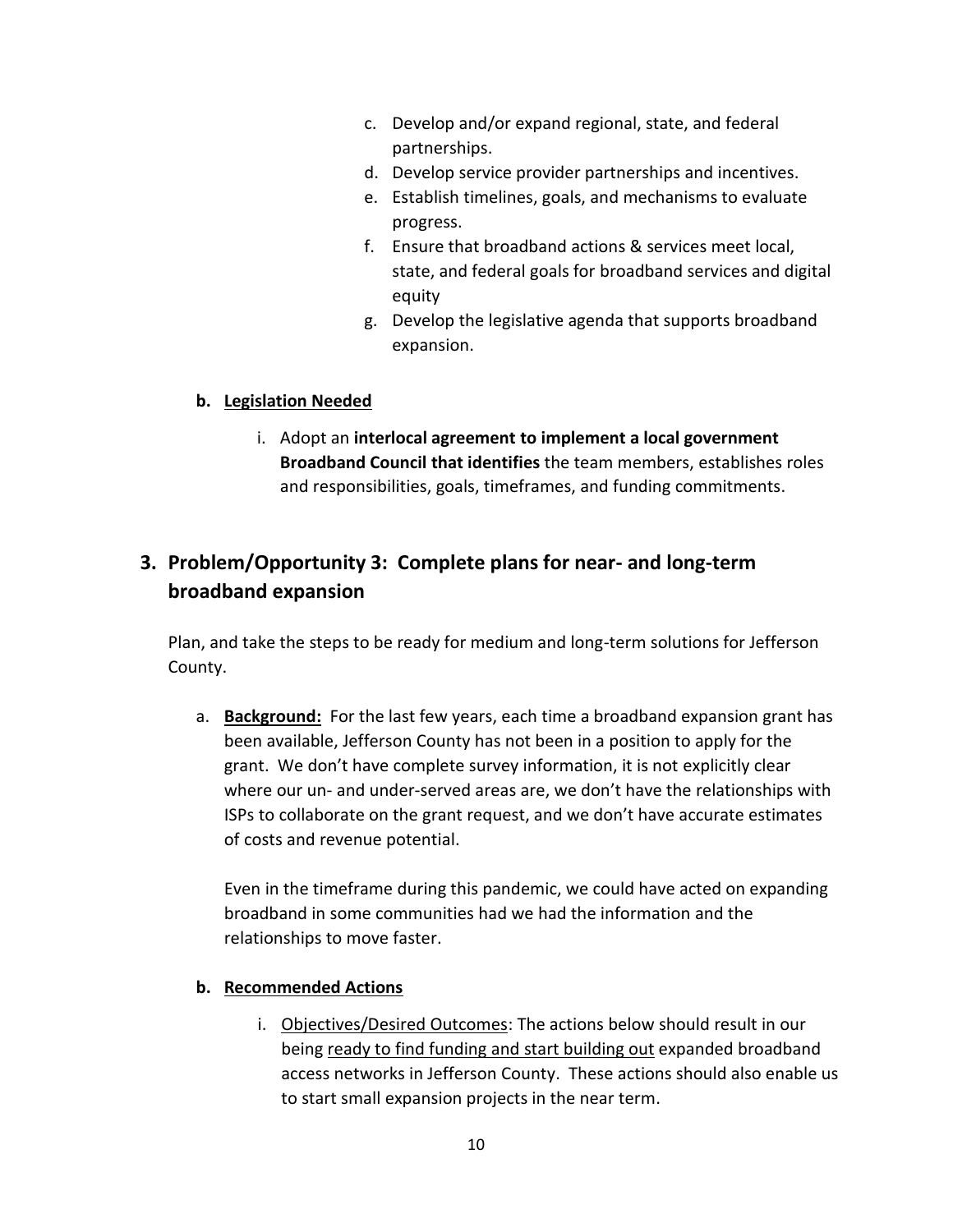- ii. Leading/Supporting Roles: Broadband Council, Jefferson PUD, broadband engineering companies, Internet Service Providers play leading roles with federal and state legislators, EDC Team Jefferson and JBAT support
- iii. Proposed Action Steps
	- 1. Complete item 2.b.iii.1 (see above) and have useful survey results at the ready to be used to get state/federal support and to target areas in need.
	- 2. Either have the ICG, or a new broadband interlocal council (from 2.b.iii.2 above), be an active partner with the PUD as they finish their broadband business plan helping to ensure that county-wide priorities and cost/benefit can be met, and to provide assistance with funding sources [starting now, through end of December, 2020].
	- 3. Fund, and engage with a group like GEO Partners to provide additional cost estimates for either community-specific or countywide broadband implementation. Ensure both all-fiber and hybrid approaches are estimated. The cost for this could be less than \$15,000 and will give the us more confidence in other third-party estimates [by December 31, 2020].
	- 4. Using the power of a newly created interlocal council (from item 2.b.iii.2), appoint a team to collaborate with the PUD to create a near-term list of targeted communities, close to existing fiber where expansion can be feasible. Fund the micro-business plan (cost/revenue estimates, basic engineering design) for 1-2 pilot community buildouts. [cost estimate is tbd; timeframe for this step is November 2020-February 2021]
	- 5. Additionally, have the appointed teamwork with other wireless service providers for expansion into harder-to-reach neighborhoods (cellular, radio, and low-earth-orbiting-satellite). Fund the micro-business plan (cost/revenue estimates, basic engineering design) for 1-2 pilot community buildouts. [cost estimate is tbd; timeframe for this step is November 2020- February 2021]

### **c. Legislation Needed**

i. Retail ISP authority of last resort: **Change the WA state regulations that restrict public agencies from servings as a retail internet service provider**. Minimally, allow public agencies to be the retail provider "of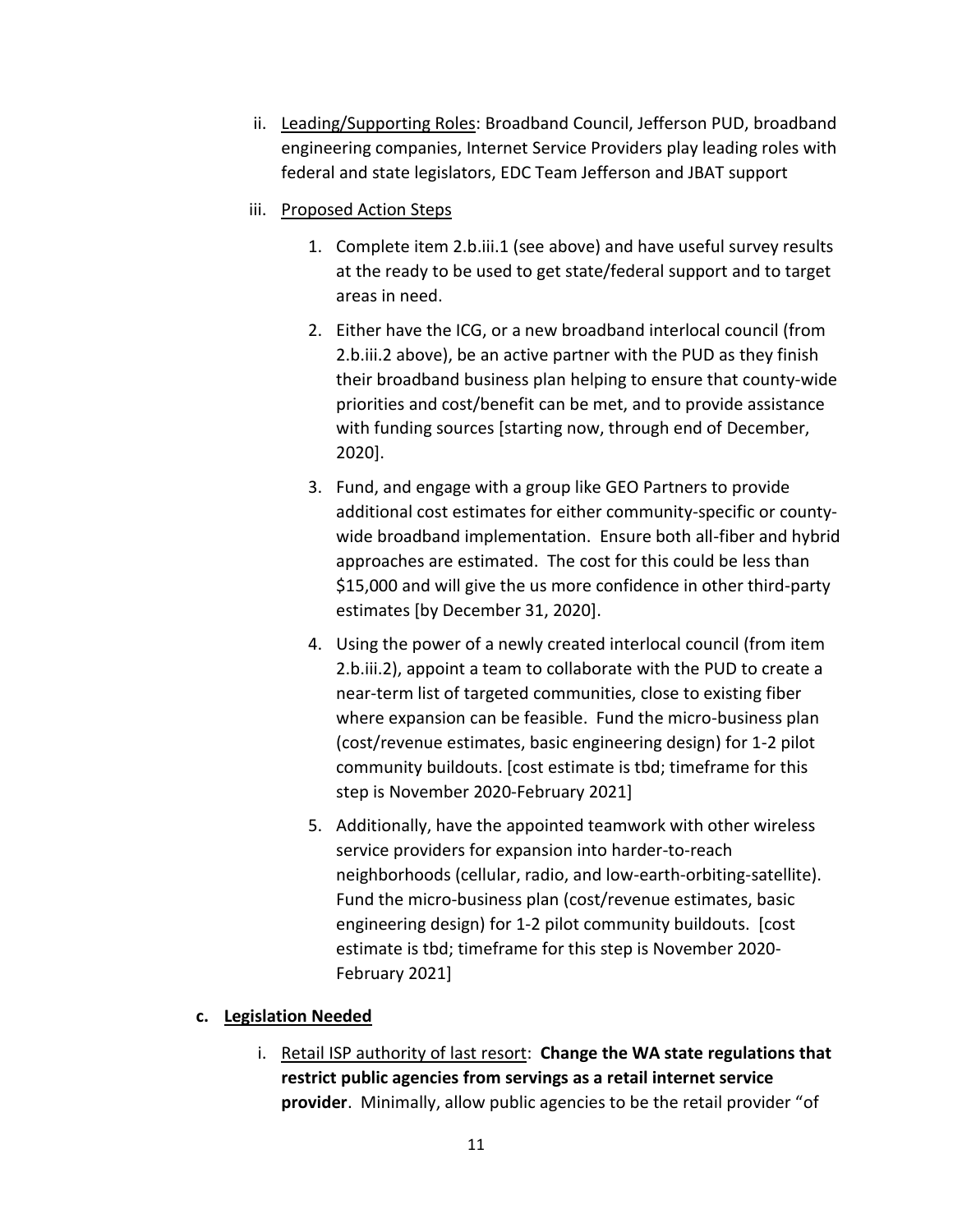last resort" when other internet service providers won't deliver service in rural areas because of limited revenue potential.

- ii. Definition of broadband speed: The generally accepted current definition of broadband speed, of 25megabits per second on downloads and 3 megabits per second on uploads, is what has been and continues to be used as the measure of success for internet service providers. Not only is this measure no longer fast enough for today's work, education, and healthcare needs, it is not even what many service providers are actually delivering, even after they have accepted grant money to do so. This current accepted standard is perhaps only 25% of the speed actually being delivered in most urban areas, even minor ones. Even the state of WA has these speeds as their 2024 goal for "all Washington businesses and residences", growing to 150 megabits per second symmetrical (down and up) by 2028. **Rural areas will continue to be the last communities brought up to these broadband speed standards and by then, the rest of the US will be far ahead. These broadband speed goals are not aggressive enough**. **Grants for long-term infrastructure should only be awarded to those who are committed to meeting long-term (at least 10-year horizon) broadband speed goals, not just 2-3 year speed goals.**
- iii. Alternative criteria for grants: **Remove the restrictions on broadband grant and loan programs** that handcuff local government agencies and others, and that use criteria that only large-scale internet service providers can win when those are the same providers failing the rural, underserved, and low-income communities. If public agencies had more access to grant money, then open architecture (bullet number iv below can also become a reality).
- iv. Open architecture: An open broadband access network encourages an open market for services. Currently, when a large internet service provider brings fiber or coaxial cable to a community, that community is basically held captive by that provider and will only get the level of service that provider is willing to deliver. The provider won't let any other provider onto the broadband access network it built. **It is time to incentivize and prioritize open broadband access network infrastructure**. Fund public agencies to create broadband access networks rather than ISP or joint ISP/public agency developed networks. Open architecture allows the customer to choose their internet service provider, and for any internet service provider to gain access to the infrastructure (fiber, etc.).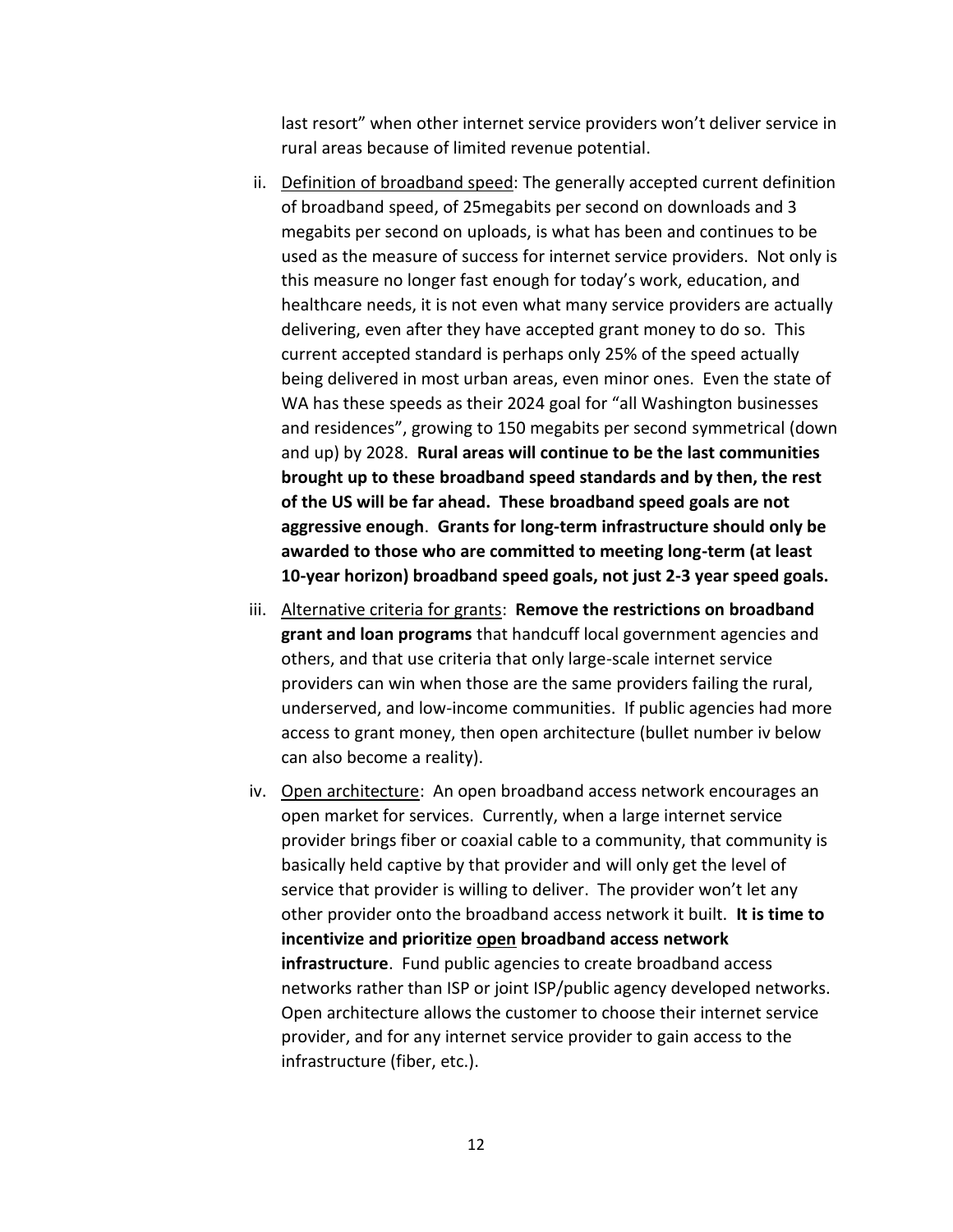## **4. Problem/Opportunity 4: Implement broadband access expansion solutions**

Expand broadband network access in Jefferson County, with starting with smaller, identified shovel-ready pilot projects, and overall, for all of the County.

a. **Background**: There are some communities in Jefferson County who have wired (fiber, coax) or wireless (radio, cellular hot spot, low earth orbiting satellite) broadband and internet access delivered by CenturyLink, Wave, North Olympic Peninsula Data Centers, Starlink, Marrowstone Wireless, T-Mobile, AT&T, Sprint, etc.). In those communities, there are success stories, and there are those that are just limping along with substandard capabilities. Expansion of broadband network access in Jefferson County has been done in small increments.

The pandemic has brought into broad focus that there continue to be many unand under-served, along with those whose income does not allow them to participate.

Where communities are either 1) adjacent to existing fiber, 2) within range of an existing radio tower, 3) within range of a cellular fixed wireless broadband tower, or 4) within range of the new Starlink low earth orbiting satellites, we have opportunities to expand broadband network access in the nearer term. Doing so may mean we expand without "open architecture" (because these solutions mean using existing ISP-owned infrastructure) but could reduce pandemic pain earlier.

The larger, more comprehensive, all-county solution is a longer term venture; Washington's goal is that 25Mbs up/3Mbs down by 2024, and then the higher 150 Mbs by 2028 – both many years away.

### **b. Recommended Actions**

i. Objectives/Desired Outcomes: Successful completion of the actions recommended in Problem/Opportunity 3 puts Jefferson County in "shovel-ready" position to build-out broadband access networks in a few pilot communities. The desired outcome of these next steps is to complete, and make broadband access services available in 2-3 Jefferson County pilot communities (preferably in the un- and underserved categories) within the coming 12 months and to use the information and skills gained to create a five-year plan, and accelerate future build-outs.